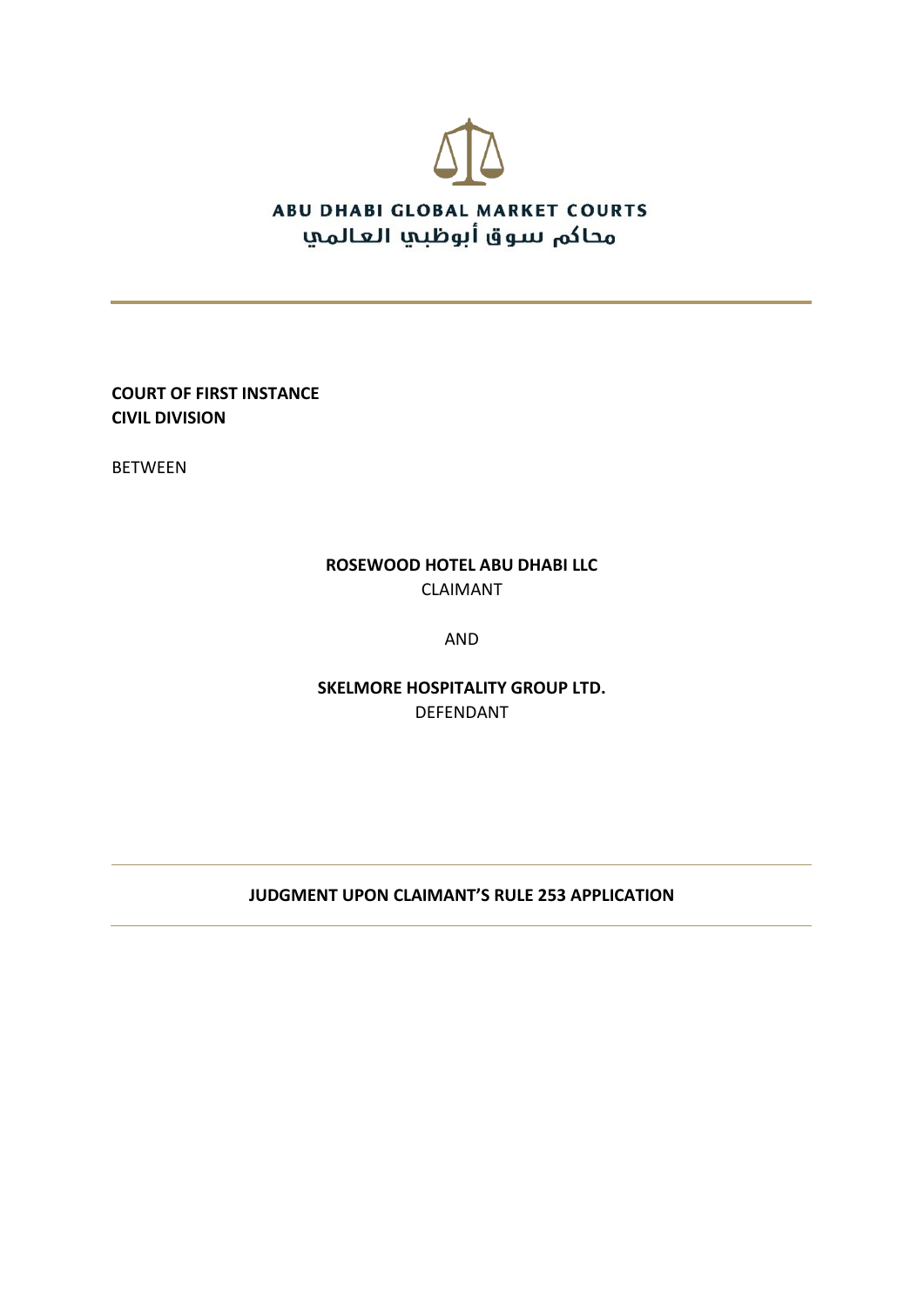

### **ABU DHABI GLOBAL MARKET COURTS** محاكم سوق أبوظيي العالمي

| <b>Neutral Citation:</b>           | [2020] ADGMCFI 0002                                                                                                                                                                                                                                                                                   |
|------------------------------------|-------------------------------------------------------------------------------------------------------------------------------------------------------------------------------------------------------------------------------------------------------------------------------------------------------|
| <b>Before:</b>                     | His Honour Justice Stone SBS QC                                                                                                                                                                                                                                                                       |
| <b>Decision Date:</b>              | 6 February 2020                                                                                                                                                                                                                                                                                       |
| Decision:                          | Application granted.<br>1.<br>2. Costs of the application to the Claimant, to be<br>summarily assessed under Rule 200 of the ADGM Court<br>Procedure Rules 2016 if not agreed, and absent<br>objection thereto, such order nisi is to become absolute<br>within 14 days of the issuance of the Order. |
| <b>Hearing Date(s):</b>            | No hearing                                                                                                                                                                                                                                                                                            |
| Date of Order:                     | 6 February 2020                                                                                                                                                                                                                                                                                       |
| <b>Catchwords:</b>                 | Application seeking information from director of judgment<br>debtor company; jurisdiction; extra-territorial power to<br>grant order.                                                                                                                                                                 |
| <b>Legislation Cited:</b>          | Application of English Law Regulations 2015<br>ADGM Court Procedure Rules 2016, r. 253; r.259(2)                                                                                                                                                                                                      |
| <b>Cases Cited:</b>                | Masri y Consolidated Contractors International Co SAL and<br>others [2009] UKHL 43<br>CIMC Raffles Offshore (Singapore) PTS Ltd and anor v<br>Schahin Holding SA and others, [2014] EWHC 1742 (Comm)                                                                                                  |
| <b>Case Number:</b>                | ADGMCFI-2019-003                                                                                                                                                                                                                                                                                      |
| <b>Parties and Representation:</b> | Freshfields Bruckhaus Deringer for the Claimant<br>Bird & Bird (MEA) LLP for the Defendant                                                                                                                                                                                                            |

#### **JUDGMENT:**

#### *This Application*

1. This is an application dated 19 January 2020 on behalf of the Claimant pursuant to Rule 253 of the ADGM Court Procedure Rules 2016, subsection (1) of which reads:

*"A judgment creditor may apply for an order requiring a judgment debtor or, if a judgment debtor is a company or other body corporate or a partnership, an officer or director of that company or body or partner of that partnership, to attend Court to provide information about the judgment debtor's means or any other matter about which information is needed to enforce a judgment or order."*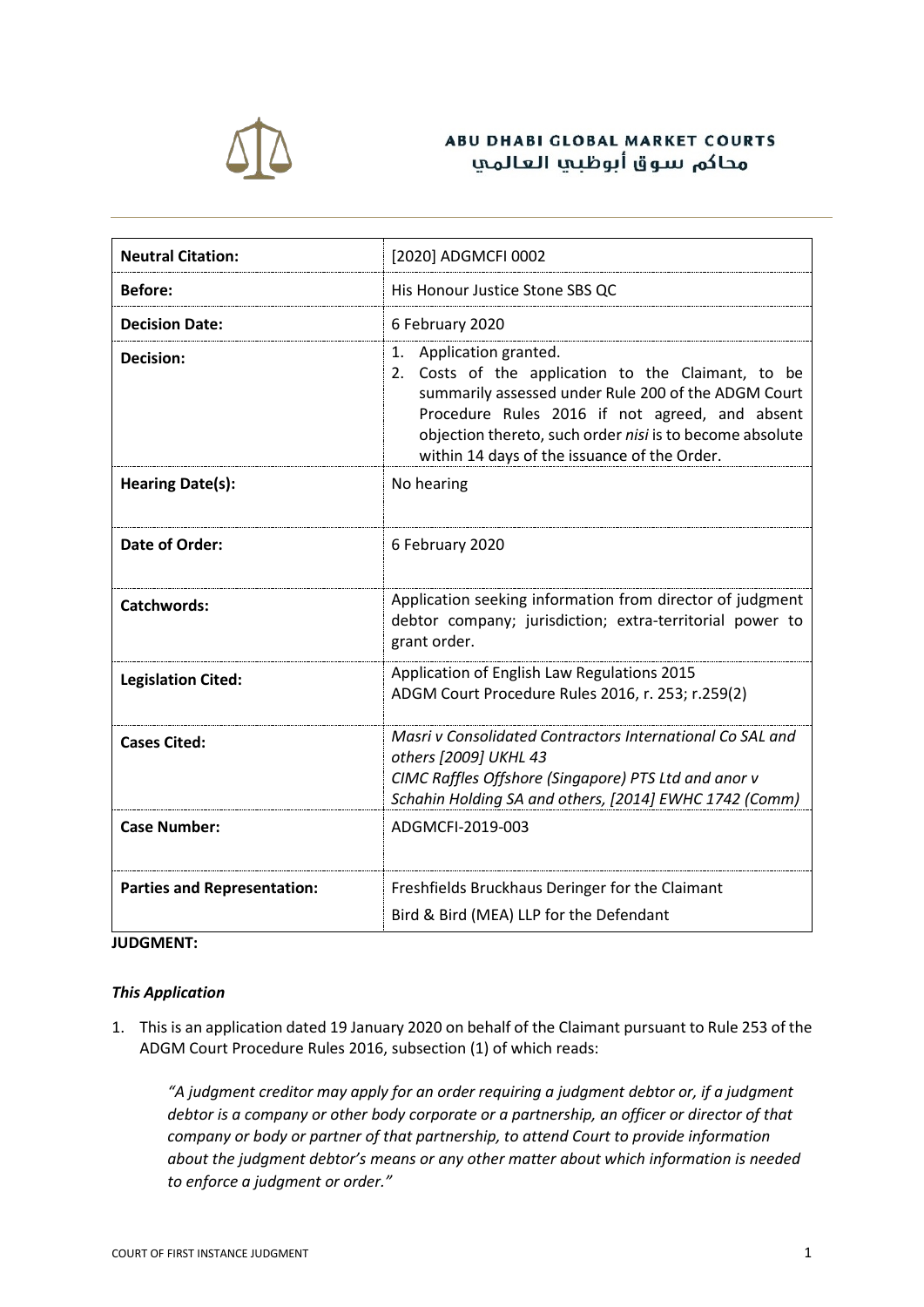

# **ABU DHABI GLOBAL MARKET COURTS** محاكم سوق أبوظيي العالمي

- 2. In this instance Rosewood Hotel Abu Dhabi LLC, as judgment creditor, is seeking to obtain information from Skelmore Hospitality Group Ltd, as judgment debtor, regarding its means and other matters needed to enable enforcement of the Order of 16 December 2019 issued by this Court; as at the date of the application, the judgment debt arising from the trial of this action amounted to AED6,278,514.61.
- 3. The application also sought an Order permitting service of an order to attend court upon the solicitors now acting for the Defendant, Bird & Bird (MEA) LLP, which had come on the record pursuant to a Notice of Change of Representation dated 6 January 2020, and was supported by a witness statement of counsel who had conducted the trial of this action, Mr Sami Tannous of Freshfields Bruckhaus Deringer LLP, together with thirteen (13) annexures thereto.
- 4. In his witness statement, Mr Tannous refers, *inter alia*, to ongoing investigations into the assets of the Defendant for the purpose of enforcing the Judgment obtained in the Claimant's favour, and to concerns which now had arisen consequent upon what is alleged to have been the creation of two new Skelmore entities, namely Skelmore Holdings Management Office Ltd, registered in the Dubai International Financial Centre ("DIFC") at an adjacent address to that of the Defendant and with the like three directors, and Skelmore Holdings Ltd, a newly-created entity in Abu Dhabi Global Market ("ADGM"), which also has the same three directors.
- 5. In particular Mr Tannous stated that, based on evidence presently available to the Claimant, it would appear that, in anticipation of an impending adverse judgment, the Defendant had transferred its most significant and valuable asset, namely its shareholding in Roberto's Restaurant & Club Ltd, to Skelmore Holdings Ltd, and he asserts that this was done with the specific intention of avoiding satisfaction of the Judgment.
- 6. Against this backdrop, and given the course of this litigation and of the Defendant's conduct, characterised as a "general approach of obfuscation and delay", the Claimant wishes to obtain an Order specifically requiring Mr Emain Kadrie, in his capacity as director of the Defendant and also as shareholder both in the Defendant and in the newly-created Skelmore Holdings Ltd, to appear before the Court to provide, amongst other things, an explanation of the present asset position of the Defendant and a full written list of assets held by and debts owed to the Defendant, together with written details of all asset disposals made since the inception of proceedings in this case, and an explanation for and documents evidencing the transfer of the Defendant's shareholding in Roberto's Restaurant & Club Ltd to Skelmore Holdings Ltd.
- 7. In circumstances in which it is alleged that actions have been and may further be taken to dissipate assets and to frustrate the Claimant's attempt to enforce its judgment, it was requested that this application be determined without a hearing, pursuant to Rule 253(2), and that it be dealt with on an urgent basis, with directions made for the filing of written submissions accordingly.
- 8. By Order dated 22 January 2020, this Court ordered that the Defendant must file and serve any witness statements or submissions in response by Wednesday, 29 January 2020 and that the Claimant should serve any reply thereto by Wednesday, 5 February 2020.
- 9. These further submissions were received on the due dates, and this Judgment and Order is rendered on the basis of the material submitted by the parties in this application.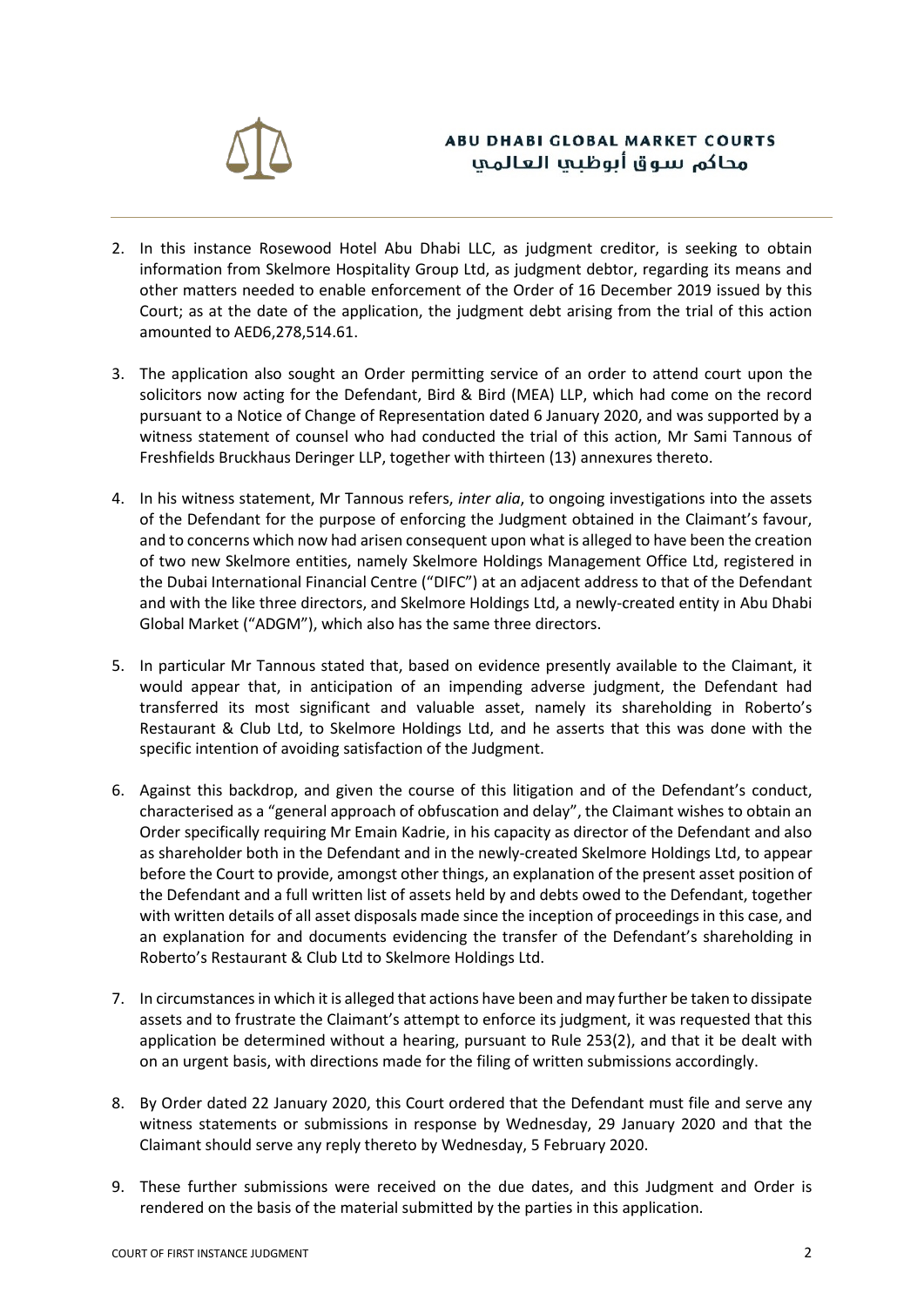

#### *The Defendant's Jurisdictional Objection*

- 10. The Defendant made no reply to any of the matters contained in the witness statement leading the application, instead raising a discrete objection, its submission being that the Court had no extra-territorial power to grant the application before it.
- 11. It was said that the power under Rule 253 of the ADGM Court Procedure Rules 2016, which is based on the English CPR 71, does not permit the Court to order the attendance of a director of a judgment debtor company who is outside the jurisdiction, relying for this proposition upon the decision of the House of Lords in *Masri v Consolidated Contractors International Co SAL and others [2009] UKHL 43.*
- 12. The Defendant relied in particular upon two extracts from the speech of Lord Mance, who delivered the opinion of the House, wherein he stated (at para 17):

"…there is nothing in CPR 71 to enable the Court to summon a third party witness who might have information about the personal judgment debtor's assets. A corporate judgment debtor has a separate legal personality, and is not to be equated with its officers. They may have information about its affairs, but they have not submitted to the jurisdiction…

and further (at para 26):

"Although CPR 71 is limited to officers of the judgment debtor company, I regard the position of such officers as closer to that of ordinary witnesses than that of officers of a company being compulsorily wound up by the court. I conclude that CPR 71 does not contemplate an application and order in relation to an officer outside the jurisdiction."

13. Thus, submitted the Defendant, given that the judgment debtor company is registered in the DIFC, that the director in question, Mr Kadrie, resides in Dubai and was not present in ADGM at the time the application was made, and that his appearance in court was sought "in his capacity as director of the Defendant", on the authority of *Masri* , an authoritative precedent by virtue of Article 1 of the *Application of English Law Regulations 2015*, this application must be refused as being outwith the jurisdiction of this Court.

#### *Decision*

- 14. This objection strikes the Court as ambitious in the circumstances of this case.
- 15. It is difficult to see why the principles espoused by their Lordships in *Masri* (and by Field J in the other authority cited by the Defendant, namely *CIMC Raffles Offshore (Singapore) PTS Ltd and anor v Schahin Holding SA and others, [2014] EWHC 1742 (Comm)*) should govern the present facts, given that Mr Emain Kadrie, the Chairman of the Defendant (and, it appears, also now Chairman of the newly-created Skelmore Holdings Ltd) has been an active participant in the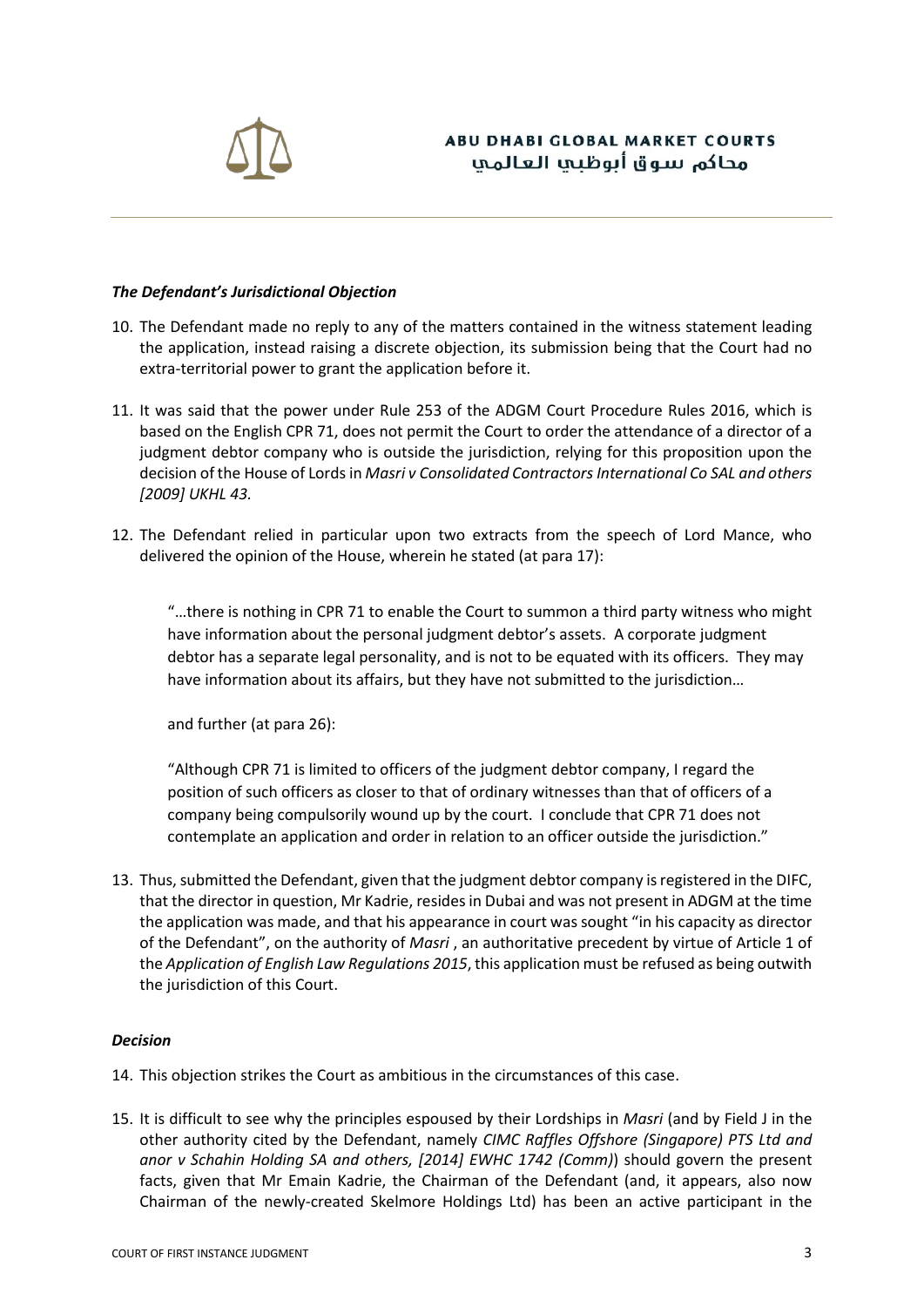

procedural life of this action, and by his actions must be taken to have accepted, and to have caused the Defendant to submit, to the jurisdiction of the ADGM Courts.

- 16. It was Mr Kadrie who signed a witness statement dated 19 April 2019, filed with the Court on 21 April 2019, in support of the Defendant's application to join the Claimant's parent company as Second Defendant, and who later submitted a reply witness statement dated 14 October 2019, filed the following day, on the general issue: in both such witness statements Mr Kadrie described himself as "Chairman and founder of the Defendant". Mr Kadrie also signed the application notice of 26 December 2019 filed with the Court on 30 December 2019 seeking leave to appeal the Order of this Court dated 16 December 2019 issued after the hearing of this case.
- 17. Accordingly, in terms of the jurisdictional objection as now raised, which is solely reliant on the fact of Mr Kadrie's Dubai residence and of the DIFC registration of the Defendant, Mr Kadrie appears to be in a significantly different position from that of Mr Toufic Khoury in *Masri,* who was the Chairman, general manager and director of the judgment debtor, CCIC, and who was habitually resident in Greece and had applied to set aside the order that Mr Masri had obtained without notice, the ultimate appeal from which causing their Lordships to consider the jurisdictional issues posed by CPR 71.2.
- 18. This is the first occasion in this case that a jurisdictional objection in any form has been taken. At no time was any jurisdictional objection raised to the exercise of this Court's *in personam* jurisdiction over the Defendant company, Skelmore Hospitality Group Ltd, which unconditionally submitted to the jurisdiction of the ADGM Courts in line with the express agreement contained in the lease documentation (*vide* Clause 24.2 of the Standard Terms) as entered into between the Claimant and the Defendant.
- 19. In this circumstance there could be no room for objection to issuance of a Rule 253 application against the Defendant, the corporate judgment debtor, with the request that a duly authorised officer of the company do provide relevant information and documents in relation to its assets, wherever such be located, together with, to use the words of Rule 253(1), any information about "the judgment debtor's means or any other matter about which information is needed to enforce a judgment or order".
- 20. Since Mr Emain Kadrie is the founder and Chairman and director of the Defendant (and, as the Claimant asserts, in reality its "directing mind") it cannot be suggested that he was not so authorised, and in and of itself this may constitute sufficient juridical answer to the present objection; in this context, and for the purpose of this jurisdictional objection, the Court has sympathy with and is prepared to accept the Claimant's further submission that Mr Kadrie credibly can be regarded as the Defendant's *alter ego*, such that he can be assimilated to the judgment debtor for the purposes of an order under Rule 253, and thus (as was recognised in *Masri*) that in such circumstances an order may be made against him as if it were made against the judgment debtor itself.
- 21. A significant part of the Claimant's reply submission is concerned with principles of statutory interpretation, and examines that which often is referred to as the 'general presumption against territoriality', which their Lordships in *Masri* held had *not* been displaced in coming to their view as to the true construction of CPR 71. The Claimant points out that whilst the House of Lords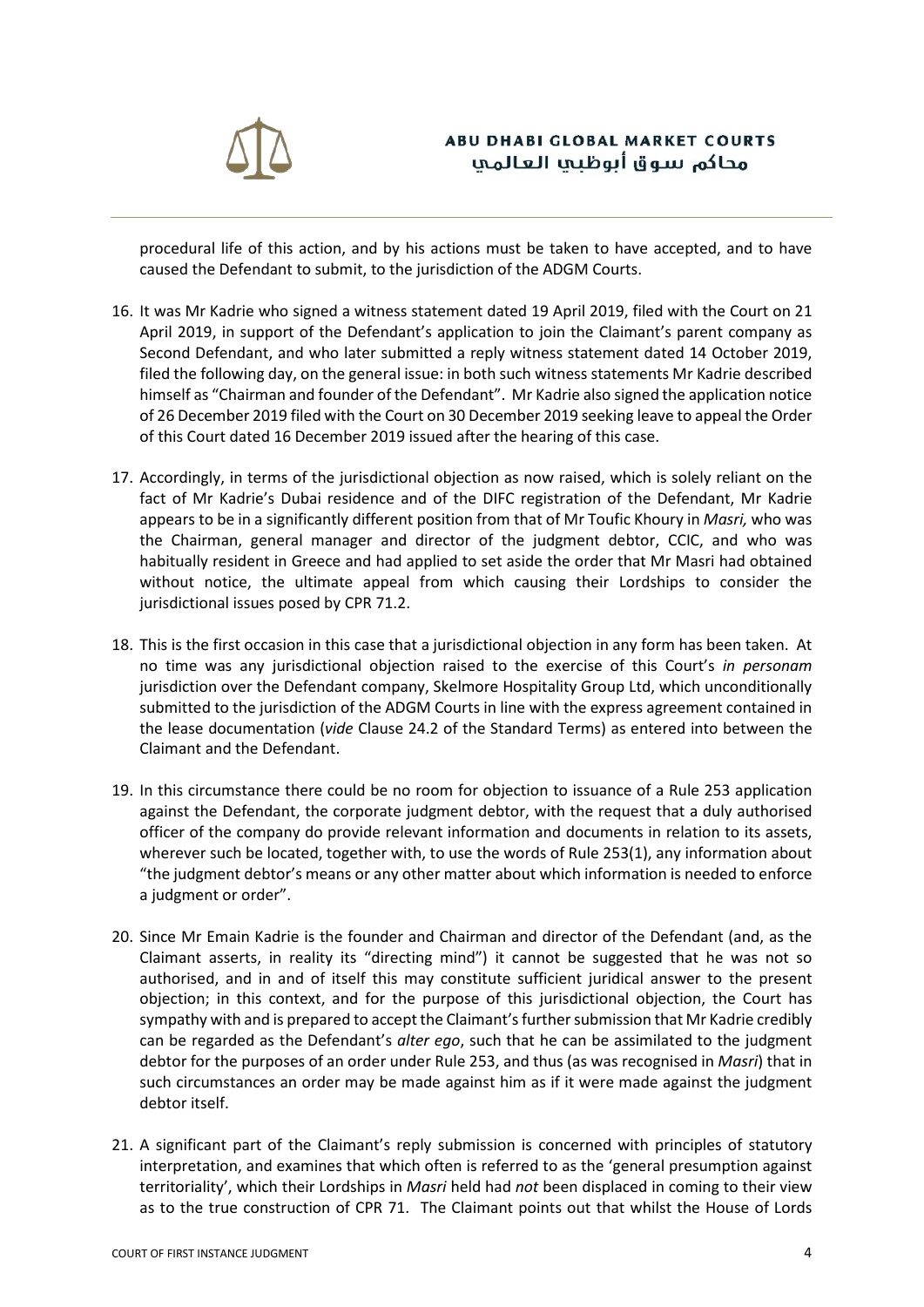

concluded that "CPR 71 was not conceived with officers abroad in mind", crucially their Lordships recognized that the exercise was one of ascertaining the "true construction" of the relevant statutory provision "having regard to the legislative grasp or intendment".

- 22. The Claimant's contention, with which the Court agrees, is that the Defendant's invocation of *Masri* and of *CIMC* simply seeks blind adherence to these decisions concerning the interpretation of CPR 71, and that this Court is tasked with interpreting Rule 253, and must do so with regard to the "legislative grasp or intendment" behind this Rule as intended by those drafting this legislation in 2015, and not by those drafting CPR 71 in the late nineteenth century.
- 23. The Claimant says, in the Court's view correctly, that when the relevant principles of statutory interpretation are applied, the clear conclusion must be that on its face Rule 253 must be construed to apply to any officer or director in the UAE: the words "an officer or director of that company or body or partner of that partnership" is broad and unrestricted, such that it applies to any person holding a position of authority or directorship of any judgment debtor, irrespective of where that person happens to be located, and there is nothing to suggest that the language of Rule 253 (which in itself contains material differences with the language of CPR 71, namely the application in Rule 253 to directors and the absence in Rule 253 of committal powers) is to be limited in the manner the Defendant now contends.
- 24. In fact, there is nothing in the language of Rule 253 to suggest that the drafters intended to restrict its application even to persons outside the UAE, but for present purposes the Court does need not decide this point, given that the current objection is advanced on the basis of Mr Kadrie's Dubai residence and there is no evidence that he was other than in Dubai at the material time; moreover, given that ADGM exists by virtue of Federal and Emirate-level legislation, all persons visiting or resident in the UAE do so by virtue of the control of Federal authorities, so that no issues of comity under international law arise, which is one of the basic principles underlying the presumption against extraterritoriality which ultimately held sway in *Masri*.
- 25. Accordingly, when viewed purely through the prism of statutory construction, the Court is prepared to hold, and now so does, that Rule 253 applies to all officers, directors and partners within the UAE, and that this Rule could not have intended that a director or officer of or partner in a judgment debtor could not be compelled to answer questions simply by virtue of being located outside of ADGM.
- 26. At the end of the day, jurisdiction either exists or it does not, there is no half-way house. It is *not* open to Mr Kadrie to approbate and reprobate the jurisdiction of this Court depending upon what circumstance may be perceived to be favourable or inimical to his interests at any given time, and by reason of his participation in this case, and that of the Defendant judgment debtor, and as a matter of construction, the Court finds that there is no jurisdictional bar to the present Rule 253 application.
- 27. It follows that there is no valid basis for the Defendant's objection, and thus that the Claimant's application to conduct a Rule 253 examination of Mr Kadrie must be granted.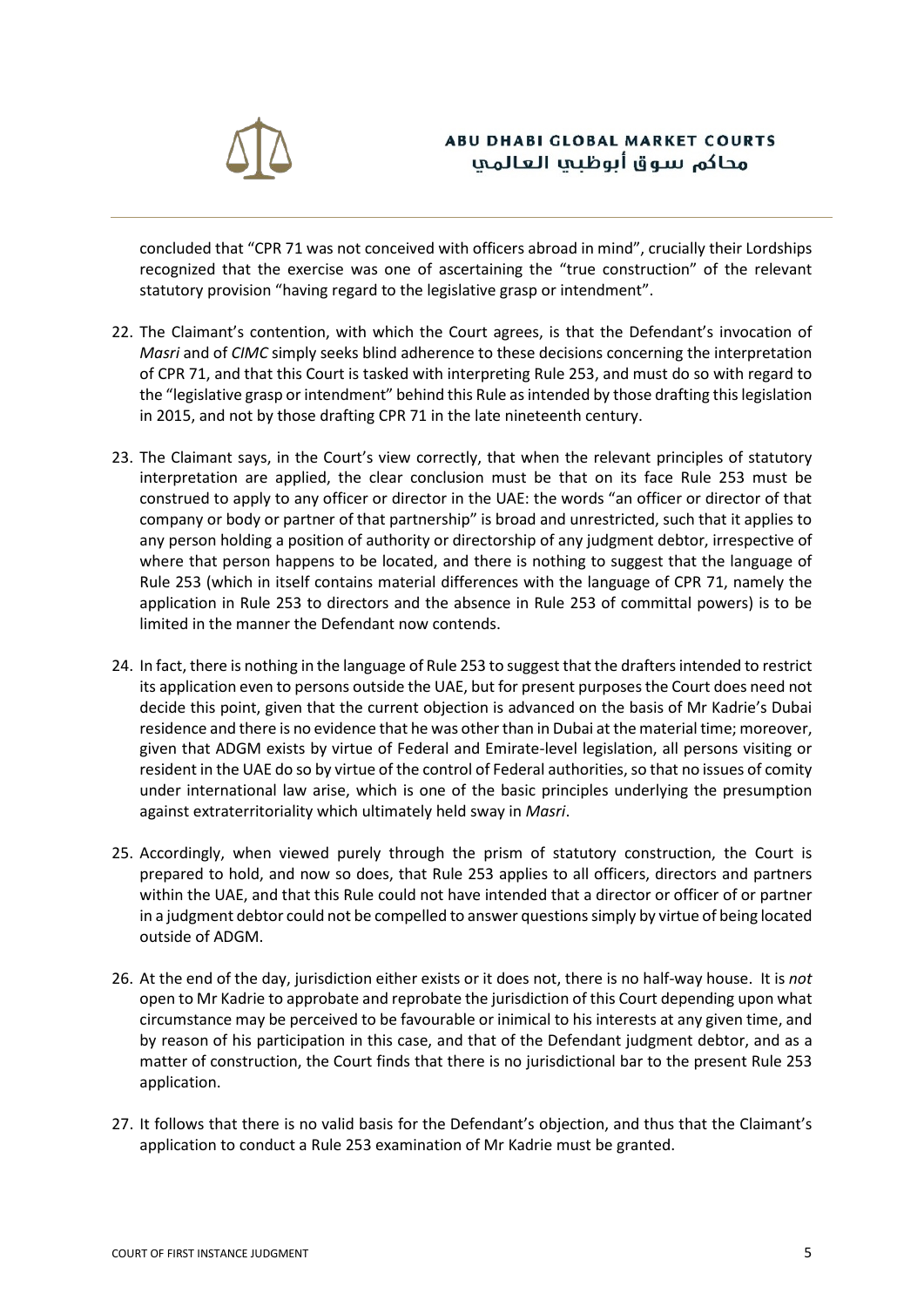

# **ABU DHABI GLOBAL MARKET COURTS** محاكم سوق أبوظيها العالمي

- 28. To this primary conclusion, which has been reached on the basis of the reasons hereinbefore outlined, the Court would add that if the view as now taken should be incorrect, in so far as may be necessary the Court further holds that a purposive construction of Rule 253 clearly warrants a departure from the common law approach adopted in England and Wales, and justifies giving this provision extraterritorial effect, at the least within the UAE.
- 29. Section 1(1) of the *Application of English Law Regulations 2015* states that the common law of England "as it stands from time to time, shall apply and have legal force in, and form part of the law of the Abu Dhabi Global Market – (a) so far as it is applicable to the circumstances of the Abu Dhabi Global Market; [and] (b) subject to such modifications as those circumstances require …".
- 30. In his speech in *Masri* (at para 25) Lord Mance observed that "small though the world may have become, relatively few officers of companies are likely to contemplate, let alone be able to undertake, emigration or flight to a different country in order to avoid giving information about their company affairs". This observation was made in the context of the jurisdiction of England and Wales, which cannot realistically be regarded as analogous to the jurisdiction and unique features of ADGM.
- 31. Not only is it a simple and straightforward task to 'take flight' from the jurisdiction of ADGM by driving across the water into mainland Abu Dhabi, or to take an hour's drive along the highway into neighbouring Dubai, but the limited geographical area of ADGM (approximately 114 hectares) and the absence of permanent residential dwellings in ADGM (save for hotel apartments) in the vast majority of instances would render otiose the operation of Rule 253 were it to be construed in terms of *Masri* principles, given the extremely limited occasions when an officer or director of ADGM might be within ADGM at the time of the application and/or the making of the order granting pursuant to Rule 253, and particularly so in instances where (as in this case) the judgment debtor is not registered in ADGM.
- 32. In short, given the physical limits of ADGM, the drafters of Rule 253 cannot have intended that Rule 253 would have application only to relevant persons ordinarily resident within ADGM or persons within ADGM at the time such application is made and order granted, and it is clear that for Rule 253 to have any practical effect at the least it must be extended to persons within the UAE. The Claimant's contention that it would be all but impossible to time an application and/or order under Rule 253 to coincide with the presence within ADGM of an officer or director of a judgment debtor is obviously correct.
- 33. Turning finally to applicable Rule 253 procedure, the Claimant's contention that this is an appropriate case for the hearing to be conducted before a Judge of the ADGM Courts is accepted, and in the exercise of the Court's discretion it further is accepted that leave should be granted to the Claimant, *qua* judgment creditor, to attend the hearing and to question Mr Kadrie pursuant to the provisions of Rule 259(2) of the Rules.
- 34. Save for the fact of the absence from the jurisdiction of Mr Kadrie at the time of the making of the application, no objection otherwise has been raised to the terms of the draft Order annexed to the application, and with minor amendments thereto the Court is prepared to grant an order essentially in terms of the draft accompanying this application.